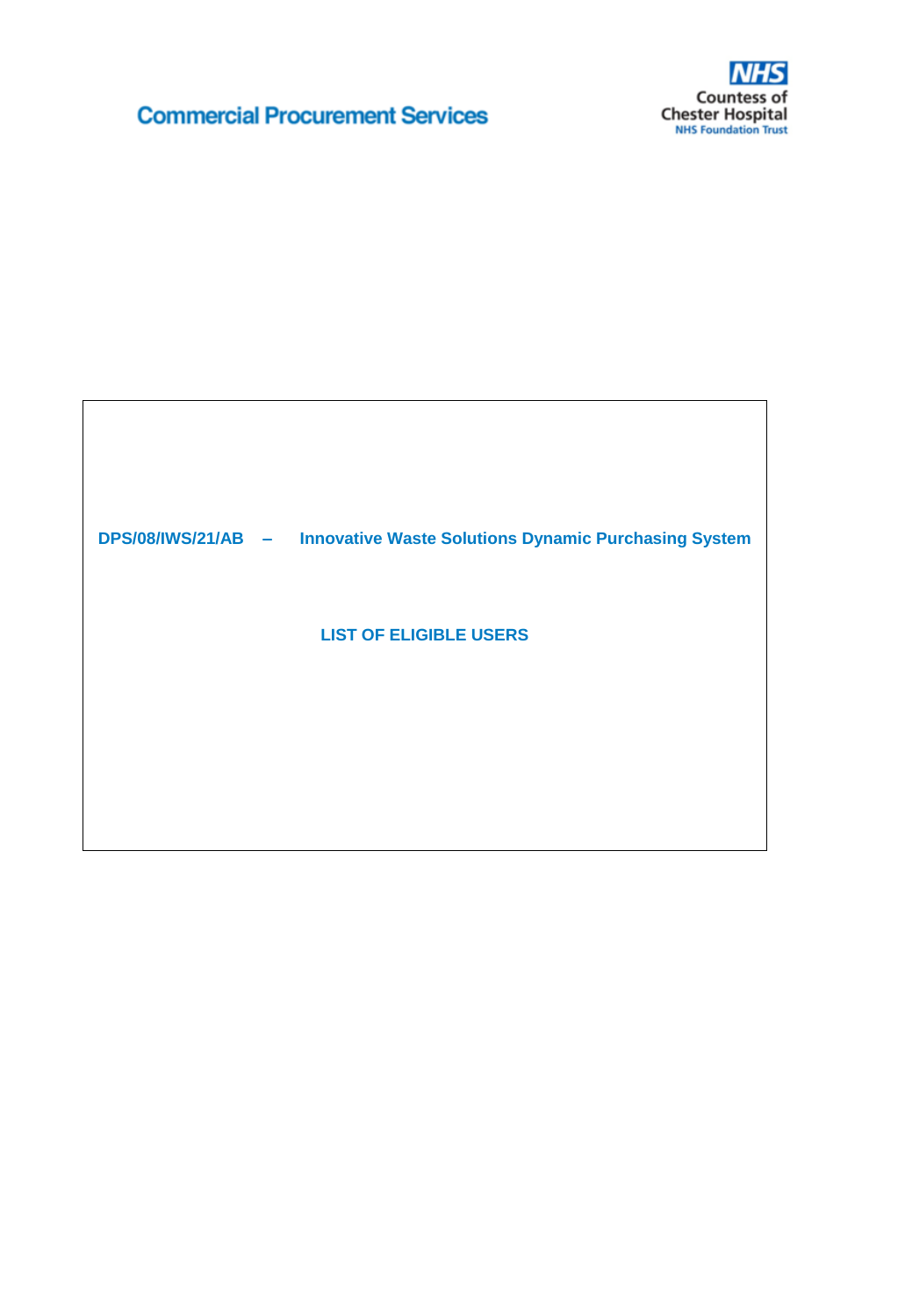

### **Dynamic Purchasing System for Innovative Waste Solutions**

### **DPS Ref: DPS/08/IWS/21/AB**

#### **Find a Tender Service Contract Notice ref: 2021/S 000-016683**

#### **Eligible Users of the Dynamic Purchasing System**

The Countess of Chester Hospital NHS Foundation Trust wishes to establish a Dynamic Purchasing System for use by all UK public sector bodies (and any future successors to these organisations). To provide bidders with information on potential users of the Dynamic Purchasing System the following organisations are considered the core client base:

- 1. Any of the following Customers located in the UK, and any of their successors:
	- a) Ministerial government departments;
	- b) Non ministerial government departments;
	- c) Executive agencies of government;
	- d) Non-Departmental Public Bodies (NDPBs), including advisory NDPBs, executive NDPBs, and tribunal NDPBs;
	- e) Assembly Sponsored Public Bodies (ASPBs);
	- f) Police forces;
	- g) Fire and rescue services;
	- h) Ambulance services;
	- i) Maritime and coastguard agency services;
	-
	- j) NHS bodies;<br>k) Educational l k) Educational bodies or establishments including state schools (nursery schools, primary schools, middle or high schools, secondary schools, special schools), academies, colleges, Pupil Referral Unit (PRU), further education colleges and universities;
	- l) Hospices;
	- m) National Parks;
	- n) Housing associations, including registered social landlords;
	- o) Third sector and charities;
	- p) Citizens advice bodies;
	- q) Councils, including county councils, district councils, county borough councils, community councils, London borough councils, unitary councils, metropolitan councils, parish councils;
	- r) Public corporations;
	- s) Public financial bodies or institutions;
	- t) Public pension funds;
	- u) Central banks; and
	- v) Civil service bodies, including public sector buying organisations.
- 2. Those bodies located in the UK and listed and maintained by the Government on their website at<https://www.gov.uk/government/organisations> or any replacement or updated web-link.
- 3. Those bodies located in the UK and listed and maintained by the Office of National Statistics (ONS) at: [https://www.ons.gov.uk/economy/nationalaccounts/uksectoraccounts/datasets/publicsectorclas](https://www.ons.gov.uk/economy/nationalaccounts/uksectoraccounts/datasets/publicsectorclassificationguide) [sificationguide](https://www.ons.gov.uk/economy/nationalaccounts/uksectoraccounts/datasets/publicsectorclassificationguide) or any replacement or updated web-link.
- 4. Those bodies located in the UK and which are within the scope of the definition of "Contracting Authority" in regulation 2(1) of the Public Contracts Regulations 2015, regulation 2(1) of the Public Contracts (Scotland) Regulations 2015 (PCR) and/or Schedule 1 PCR.